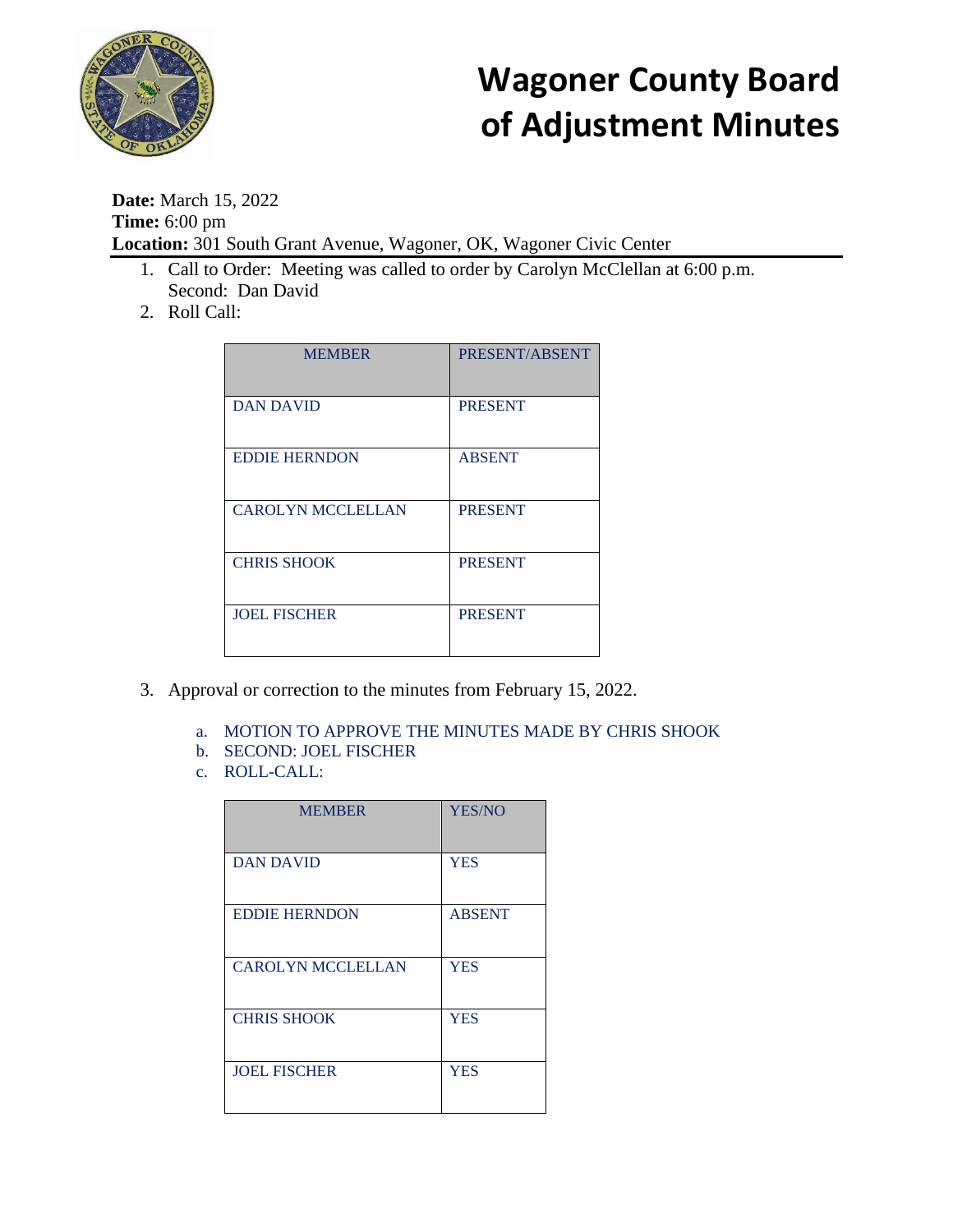

## **Wagoner County Board of Adjustment Minutes**

- 4. Grant or deny BOA #8-22, John Gibson, variance request to Section 3.2 of the Wagoner County Zoning Code. Location: 27793 E. 161<sup>st</sup> St. So., Coweta, OK.
	- a. MOTION TO APPROVE: CHRIS SHOOK
	- b. SECOND: JOEL FISCHER
	- c. ROLL-CALL:

| <b>MEMBER</b>            | YES/NO        |
|--------------------------|---------------|
| <b>DAN DAVID</b>         | <b>YES</b>    |
| <b>EDDIE HERNDON</b>     | <b>ABSENT</b> |
| <b>CAROLYN MCCLELLAN</b> | <b>YES</b>    |
| <b>CHRIS SHOOK</b>       | <b>YES</b>    |
| <b>JOEL FISCHER</b>      | <b>YES</b>    |

- 5. Old business
	- a) Discussion and possible action regarding selection of Chairman, Vice-Chairman, and Secretary for the year 2022.
	- a. MOTION MADE TO NOMINATE DAN DAVID, CHAIRMAN, EDDIE HERNDON, VICE-CHAIRMAN, AND CAROLYN MCCLELLAN, AS SECRETARY BY CAROLYN MCCLELLAN
	- b. SECOND: CHRIS SHOOK
	- c. ROLL-CALL:

| <b>MEMBER</b>            | <b>YES/NO</b> |
|--------------------------|---------------|
| <b>DAN DAVID</b>         | <b>YES</b>    |
| <b>EDDIE HERNDON</b>     | <b>ABSENT</b> |
| <b>CAROLYN MCCLELLAN</b> | <b>YES</b>    |